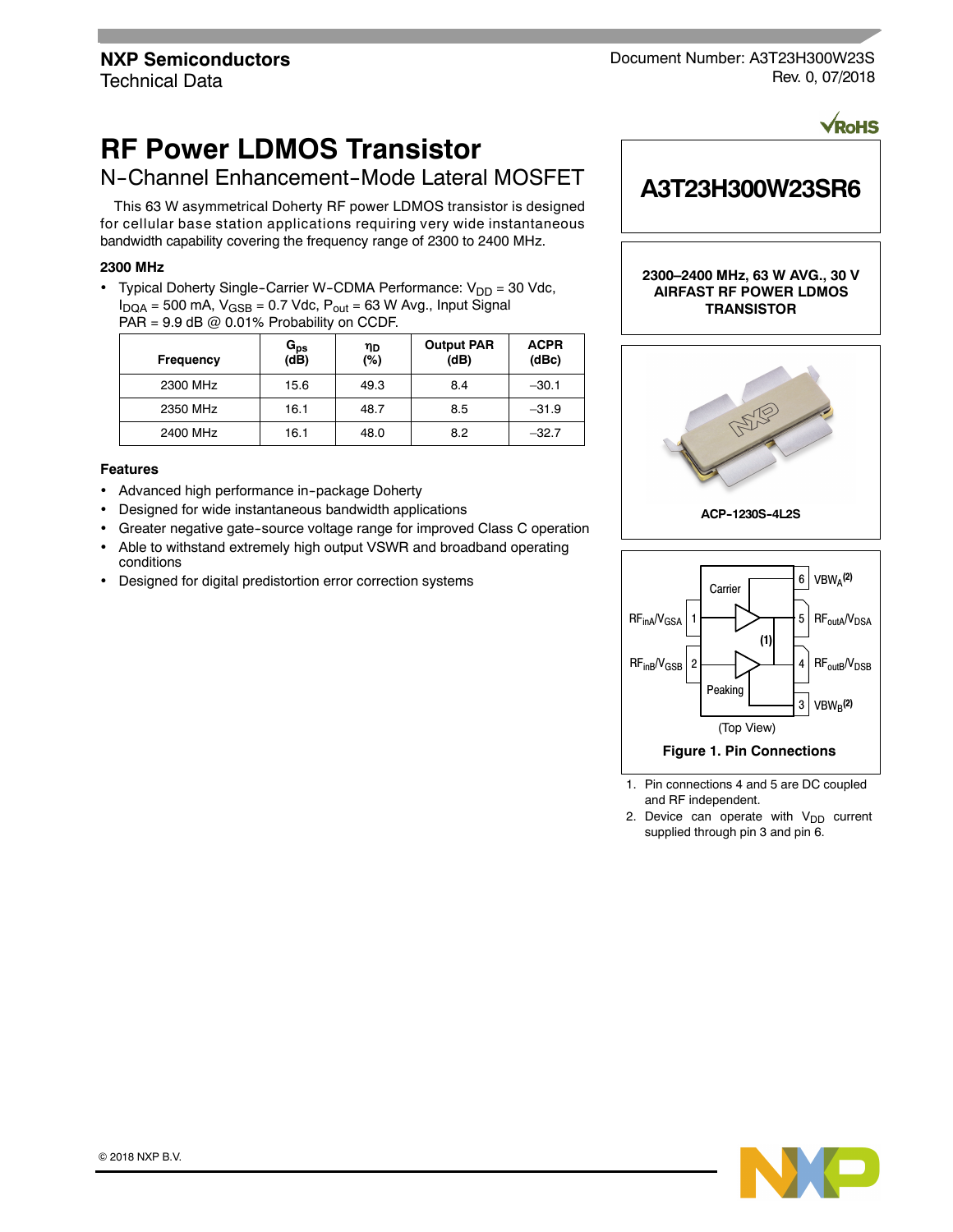# **Table 1. Maximum Ratings**

| Rating                                                                                                     | Symbol           | Value           | Unit                    |
|------------------------------------------------------------------------------------------------------------|------------------|-----------------|-------------------------|
| Drain-Source Voltage                                                                                       | V <sub>DSS</sub> | $-0.5, +65$     | Vdc                     |
| Gate-Source Voltage                                                                                        | V <sub>GS</sub>  | $-6.0.+10$      | Vdc                     |
| <b>Operating Voltage</b>                                                                                   | V <sub>DD</sub>  | $32. +0$        | Vdc                     |
| Storage Temperature Range                                                                                  | $T_{\text{stg}}$ | $-65$ to $+150$ | °C                      |
| Case Operating Temperature Range                                                                           | $T_{C}$          | $-40$ to $+150$ | °C                      |
| Operating Junction Temperature Range (1,2)                                                                 | Т.,              | $-40$ to $+225$ | $^{\circ}$ C            |
| CW Operation $@$ T <sub>C</sub> = 25°C when DC current is fed through pin 3 and pin 6<br>Derate above 25°C | <b>CW</b>        | 180<br>1.2      | W<br>$W$ <sup>o</sup> C |

#### **Table 2. Thermal Characteristics**

| <b>Characteristic</b>                                                                                                                                              | Symbol                 | Value $(2,3)$ | Unit           |
|--------------------------------------------------------------------------------------------------------------------------------------------------------------------|------------------------|---------------|----------------|
| Thermal Resistance, Junction to Case<br>Case Temperature 73°C, 63 W Avg., W-CDMA, 30 Vdc, $I_{\text{DOA}} = 500 \text{ mA}$ ,<br>$V_{\rm GSB}$ = 0.7 Vdc, 2350 MHz | $R_{\theta \text{JC}}$ | 0.17          | $^{\circ}$ C/W |

#### **Table 3. ESD Protection Characteristics**

| <b>Test Methodology</b>               | <b>Class</b> |
|---------------------------------------|--------------|
| Human Body Model (per JS-001-2017)    |              |
| Charge Device Model (per JS-002-2014) | r<br>vc      |

# **Table 4. Electrical Characteristics** (T<sub>A</sub> = 25°C unless otherwise noted)

| <b>Characteristic</b>                                                                           | Symbol              | Min | Typ  | Max | Unit        |
|-------------------------------------------------------------------------------------------------|---------------------|-----|------|-----|-------------|
| Off Characteristics (4)                                                                         |                     |     |      |     |             |
| Zero Gate Voltage Drain Leakage Current<br>$(V_{DS} = 65$ Vdc, $V_{GS} = 0$ Vdc)                | <sup>I</sup> DSS    |     |      | 10  | uAdc        |
| Zero Gate Voltage Drain Leakage Current<br>$(V_{DS} = 32$ Vdc, $V_{GS} = 0$ Vdc)                | <sup>I</sup> DSS    |     |      | 5   | <b>µAdc</b> |
| Gate-Source Leakage Current<br>$(V_{GS} = 5$ Vdc, $V_{DS} = 0$ Vdc)                             | <b>I</b> GSS        |     |      | 1   | μAdc        |
| On Characteristics - Side A, Carrier                                                            |                     |     |      |     |             |
| Gate Threshold Voltage<br>$(V_{DS} = 10$ Vdc, $I_D = 140$ $\mu$ Adc)                            | $V_{GS(th)}$        | 1.3 | 1.8  | 2.3 | Vdc         |
| Gate Quiescent Voltage<br>$(V_{DD} = 30$ Vdc, $I_{DA} = 500$ mAdc, Measured in Functional Test) | $V_{\text{GSA}(Q)}$ | 2.2 | 2.6  | 3.0 | Vdc         |
| Drain-Source On-Voltage<br>$(V_{GS} = 10$ Vdc, $I_D = 1.4$ Adc)                                 | $V_{DS(on)}$        | 0.1 | 0.15 | 0.3 | Vdc         |
| On Characteristics - Side B, Peaking                                                            |                     |     |      |     |             |
| Gate Threshold Voltage<br>$(V_{DS} = 10$ Vdc, $I_D = 320$ $\mu$ Adc)                            | $V_{GS(th)}$        | 0.8 | 1.2  | 1.6 | Vdc         |
| Drain-Source On-Voltage<br>$(V_{GS} = 10$ Vdc, $I_D = 3.2$ Adc)                                 | $V_{DS(on)}$        | 0.1 | 0.15 | 0.3 | Vdc         |

1. Continuous use at maximum temperature will affect MTTF.

2. MTTF calculator available at http://www.nxp.com/RF/calculators.

3. Refer to AN1955*, Thermal Measurement Methodology of RF Power Amplifiers.* Go to http://www.nxp.com/RF and search for AN1955.

4. Side A and Side B are tied together for these measurements.

(continued)

#### **A3T23H300W23SR6**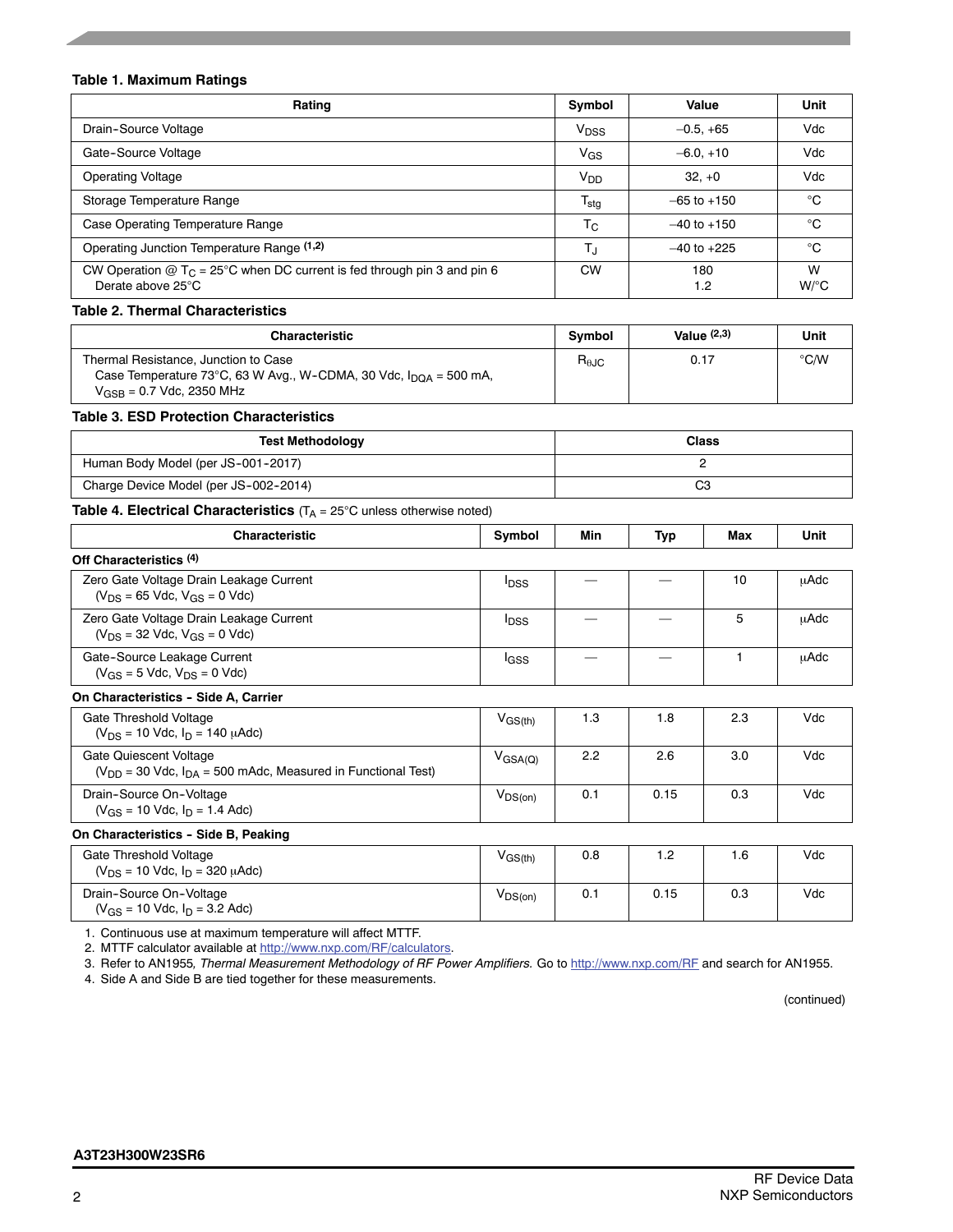#### **Table 4. Electrical Characteristics**  $(T_A = 25^{\circ}C$  unless otherwise noted) (continued)

| ъ. | - - -<br>Min. | $\overline{\phantom{a}}$<br>Tvr | $- -$<br>max | Unit |
|----|---------------|---------------------------------|--------------|------|
|    |               |                                 |              |      |

**Functional Tests** (1,2,3) (In NXP Doherty Test Fixture, 50 ohm system)  $V_{DD}$  = 30 Vdc,  $I_{DQA}$  = 500 mA,  $V_{GSB}$  = 0.7 Vdc,  $P_{out}$  = 63 W Avg., f = 2300 MHz, Single--Carrier W--CDMA, IQ Magnitude Clipping, Input Signal PAR = 9.9 dB @ 0.01% Probability on CCDF. ACPR measured in 3.84 MHz Channel Bandwidth  $@$  ±5 MHz Offset.

| Power Gain                                    | $G_{\text{ps}}$ | 14.4                     | 15.6    | 16.8                           | dB  |
|-----------------------------------------------|-----------------|--------------------------|---------|--------------------------------|-----|
| Drain Efficiency                              | ηD              | 46.7                     | 49.3    | $\longrightarrow$              | %   |
| $P_{\text{out}} @ 3$ dB Compression Point, CW | P3dB            | 55.3                     | 56.2    | $\qquad \qquad \longleftarrow$ | dBm |
| Adjacent Channel Power Ratio                  | <b>ACPR</b>     | $\overline{\phantom{m}}$ | $-29.0$ | $-26.0$                        | dBc |

**Load Mismatch** <sup>(3)</sup> (In NXP Doherty Test Fixture, 50 ohm system)  $I_{\text{DQA}}$  = 500 mA,  $V_{\text{GSB}}$  = 0.7 Vdc, f = 2350 MHz, 12 usec(on), 10% Duty Cycle

| VSWR 10:1 at 32 Vdc. 360 W Pulsed CW Output Power       | No Device Degradation |
|---------------------------------------------------------|-----------------------|
| (3 dB Input Overdrive from 210 W Pulsed CW Rated Power) |                       |

**Typical Performance** <sup>(3)</sup> (In NXP Doherty Test Fixture, 50 ohm system) V<sub>DD</sub> = 30 Vdc, I<sub>DQA</sub> = 500 mA, V<sub>GSB</sub> = 0.7 Vdc, 2300–2400 MHz Bandwidth

| $P_{\text{out}} @ 3 dB$ Compression Point (4)                                                         | P3dB                      | 410   | W                     |
|-------------------------------------------------------------------------------------------------------|---------------------------|-------|-----------------------|
| AM/PM<br>(Maximum value measured at the P3dB compression point across<br>the 2300-2400 MHz bandwidth) | Φ                         | $-18$ | $\circ$               |
| <b>VBW Resonance Point</b><br>(IMD Third Order Intermodulation Inflection Point)                      | <b>VBW</b> <sub>res</sub> | 230   | <b>MHz</b>            |
| Gain Flatness in 100 MHz Bandwidth @ $P_{out}$ = 63 W Avg.                                            | $G_F$                     | 0.4   | dB                    |
| Gain Variation over Temperature<br>(–40°C to +85°C)                                                   | AG                        | 0.007 | $dB$ <sup>o</sup> $C$ |
| Output Power Variation over Temperature<br>$(-40^{\circ}$ C to $+85^{\circ}$ C)                       | AP <sub>1dB</sub>         | 0.003 | $dB$ <sup>o</sup> $C$ |

# **Table 5. Ordering Information**

| Device          | <b>Tape and Reel Information</b>                      | Package        |
|-----------------|-------------------------------------------------------|----------------|
| A3T23H300W23SR6 | R6 Suffix = 150 Units, 56 mm Tape Width, 13-inch Reel | ACP-1230S-4L2S |

1. V<sub>DDA</sub> and V<sub>DDB</sub> must be tied together and powered by a single DC power supply.

2. Part internally matched both on input and output.

3. Measurements made with device in an asymmetrical Doherty configuration.

4. P3dB =  $P_{avg}$  + 7.0 dB where  $P_{avg}$  is the average output power measured using an unclipped W-CDMA single-carrier input signal where output PAR is compressed to 7.0 dB @ 0.01% probability on CCDF.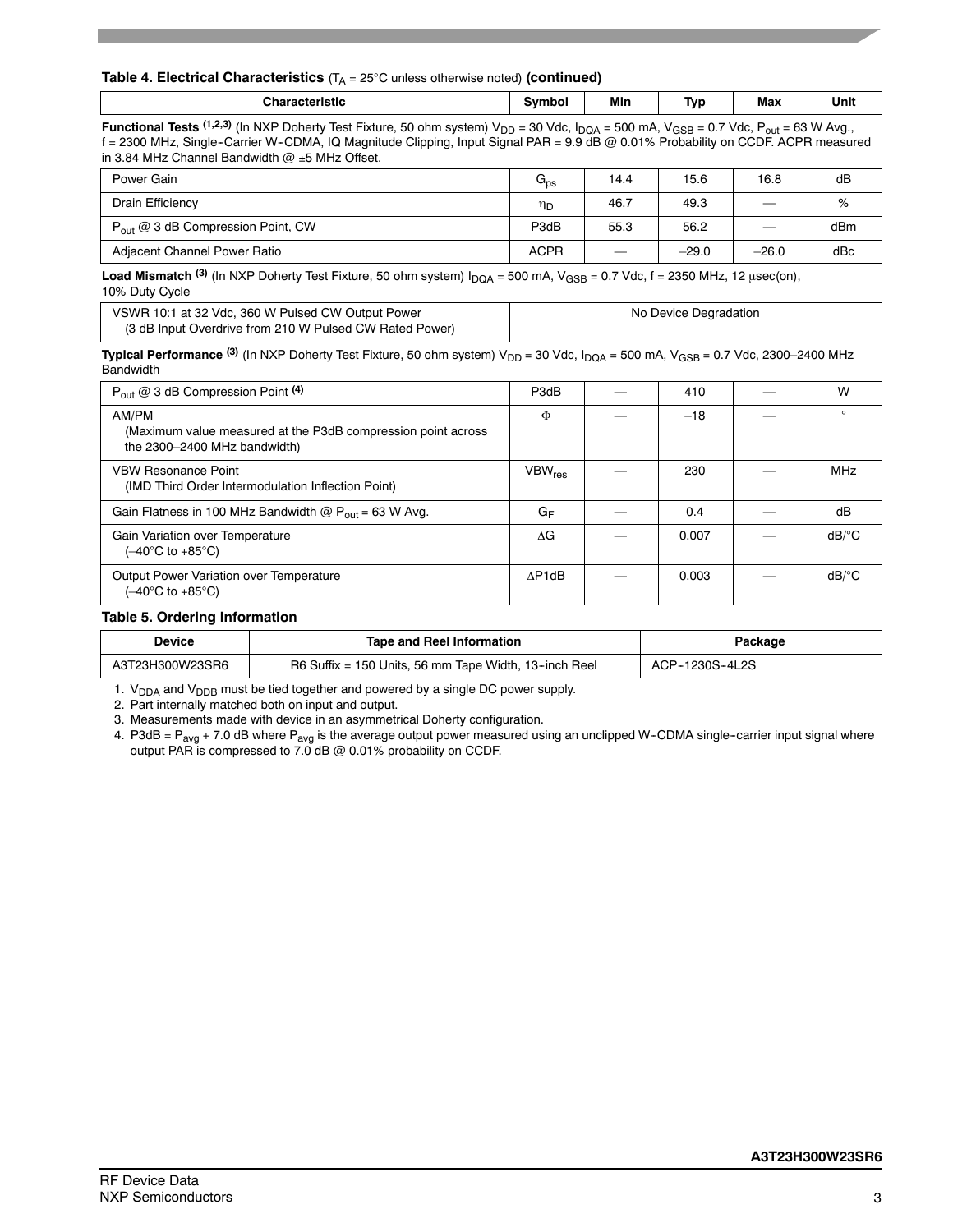

Note: V<sub>DDA</sub> and V<sub>DDB</sub> must be tied together and powered by a single DC power supply.

**Figure 2. A3T23H300W23SR6 Test Circuit Component Layout**

| Table 6. A3T23H300W23SR6 Test Circuit Component Designations and Values |  |  |
|-------------------------------------------------------------------------|--|--|
|                                                                         |  |  |

| Part                            | <b>Description</b>                           | <b>Part Number</b>  | <b>Manufacturer</b> |
|---------------------------------|----------------------------------------------|---------------------|---------------------|
| C1, C2, C4, C5, C8, C11, C14    | 6.2 pF Chip Capacitor                        | ATC100B6R2BT500XT   | <b>ATC</b>          |
| C3, C6, C7, C9, C10, C12        | 10 µF Chip Capacitor                         | C5750X7S2A106M230KB | <b>TDK</b>          |
| C13                             | 3.3 pF Chip Capacitor                        | ATC100B3R3CT500XT   | <b>ATC</b>          |
| C <sub>15</sub>                 | 0.8 pF Chip Capacitor                        | ATC100B0R8BT500XT   | <b>ATC</b>          |
| C16, C17                        | 470 µF, 63 V Electrolytic Capacitor          | MCGPR63V477M13X26   | Multicomp           |
| C <sub>18</sub>                 | 0.3 pF Chip Capacitor                        | ATC100B0R3BT500XT   | <b>ATC</b>          |
| R1                              | 50 $\Omega$ , 30 W Termination Resistor      | RFP-375375N6Z50-2   | Anaren              |
| R <sub>2</sub> . R <sub>3</sub> | 3.6 $\Omega$ , 1/4 W Chip Resistor           | CRCW12063R60FKEA    | Vishay              |
| Z1                              | 2300-2700 MHz Band, 90°, 2 dB Hybrid Coupler | X3C25P1-02S         | Anaren              |
| <b>PCB</b>                      | Rogers RO4350B, 0.020", $\epsilon_r = 3.66$  | D102887             | MTL                 |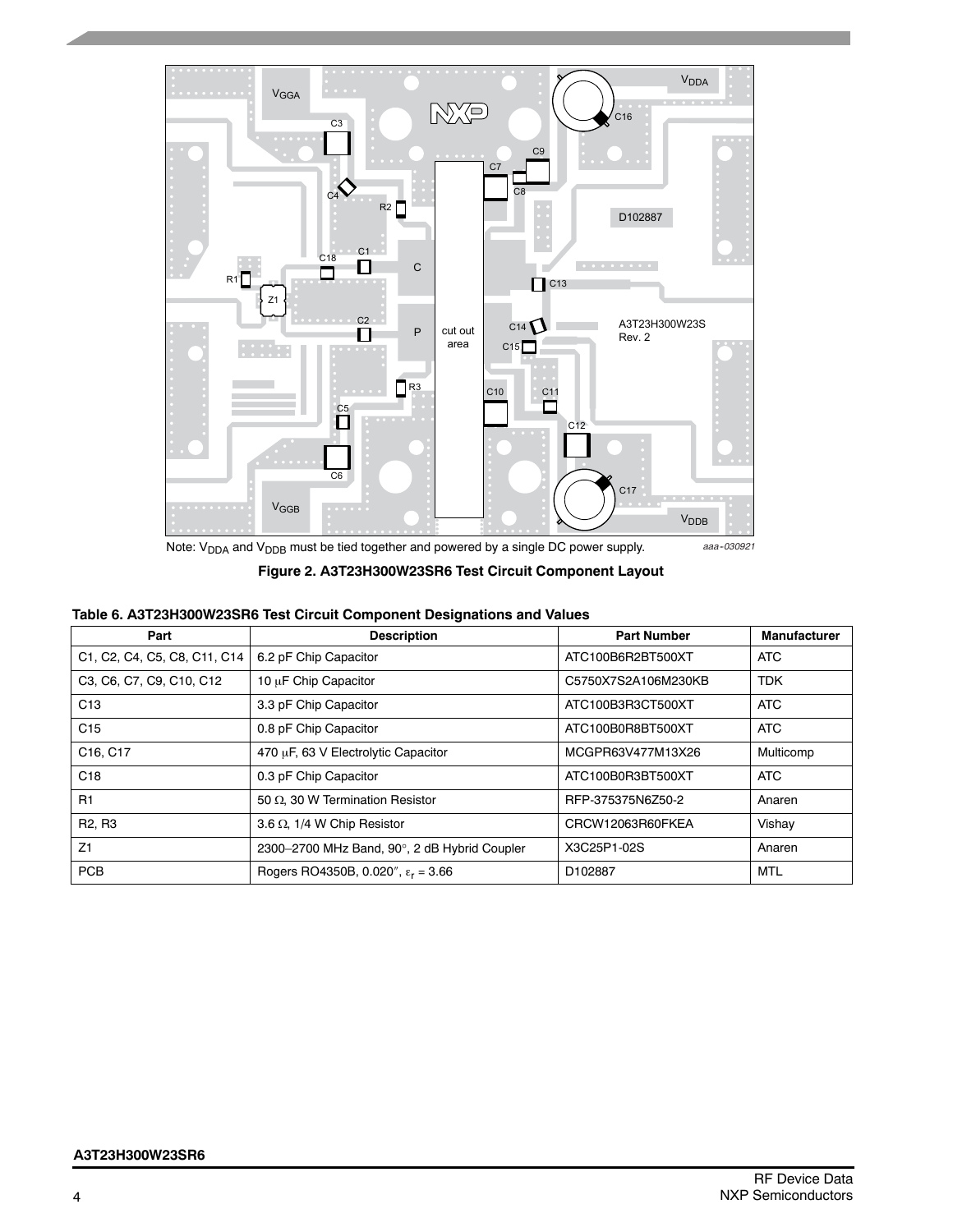# **PACKAGE DIMENSIONS**

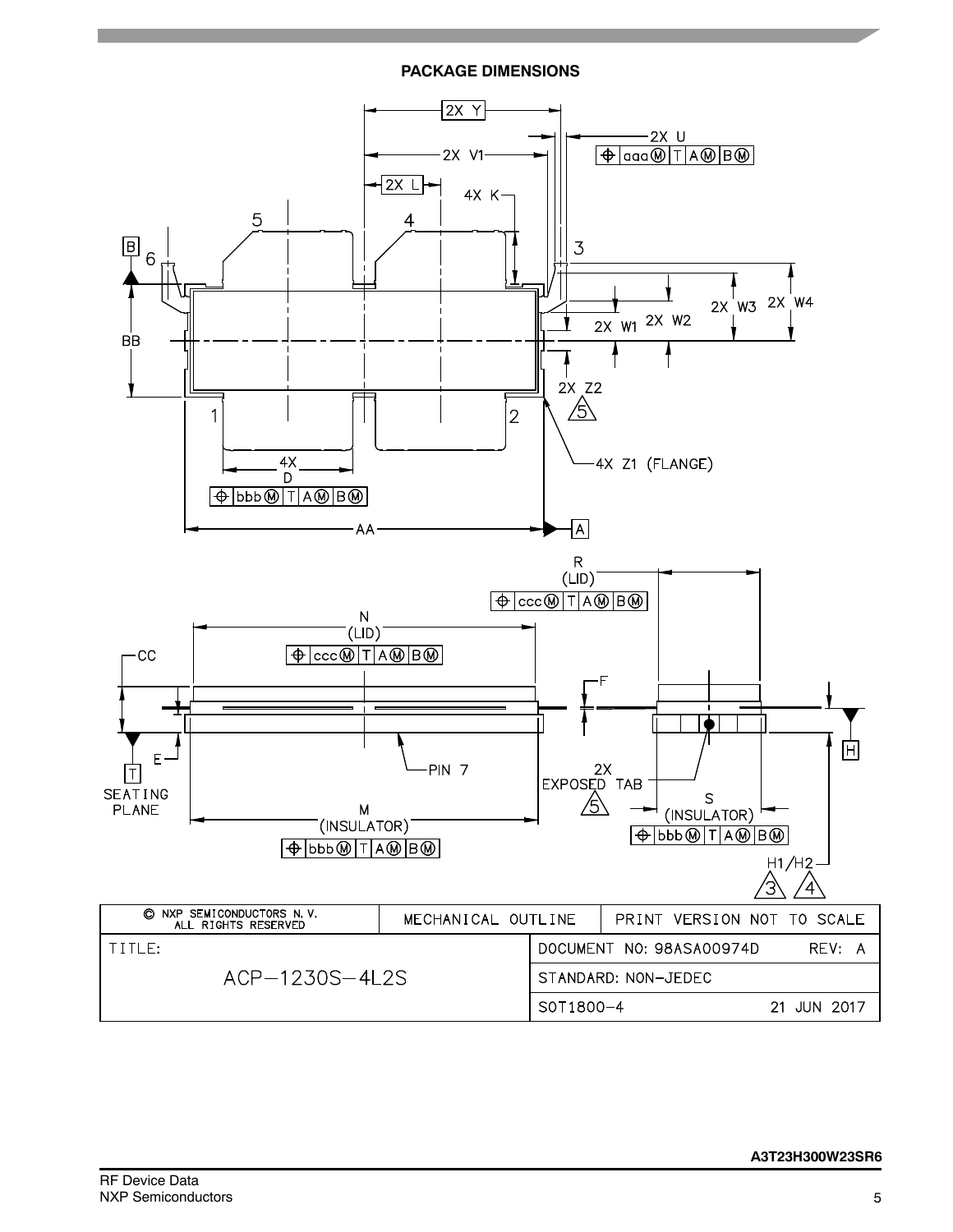NOTES:

- 1. INTERPRET DIMENSIONS AND TOLERANCES PER ASME Y14.5M-1994.
- 2. CONTROLLING DIMENSION: INCH

 $\beta$  dimensions h1 and h2 are measured .030 inch (0.762 mm) away from flange PARALLEL TO DATUM B. H1 APPLIES TO PINS 1, 2, 4 & 5. H2 APPLIES TO PINS 3 & 6.

 $\sqrt{4}$  TOLERANCE OF DIMENSION H2 IS TENTATIVE.

- /S, THESE SURFACES OF THE HEAT SLUG ARE NOT PART OF THE SOLDERABLE SURFACES AND MAY REMAIN UNPLATED.
- 6. DATUM H IS LOCATED AT THE BOTTOM OF THE LEAD FRAME AND IS COINCIDENT WITH THE LEADS EXIT THE PLASTIC BODY.
- 7. DIMENSIONS M AND S DO NOT INCLUDE MOLD PROTRUSION. ALLOWABLE PROTRUSION IS .012 INCH (0.30 MM) PER SIDE. DIMENSIONS M AND S DO INCLUDE MOLD MISMATCH AND ARE DETERMINED AT DATUM PLANE H.
- 8. DIMENSIONS D, U AND K DO NOT INCLUDE DAMBAR PROTRUSION. ALLOWABLE DAMBAR PROTRUSION SHALL BE .010 INCH (0.25 MM) TOTAL IN EXCESS OF THE D, U AND K DIMENSION AT MAXIMUM MATERIAL CONDITION.

|                                                     | <b>INCHES</b> |            | <b>MILLIMETERS</b> |                    |                | <b>INCHES</b>       |                                       | <b>MILLIMETERS</b> |                   |  |
|-----------------------------------------------------|---------------|------------|--------------------|--------------------|----------------|---------------------|---------------------------------------|--------------------|-------------------|--|
| <b>DIM</b>                                          | <b>MIN</b>    | <b>MAX</b> | <b>MIN</b>         | <b>MAX</b>         | <b>DIM</b>     | <b>MIN</b>          | <b>MAX</b>                            | <b>MIN</b>         | <b>MAX</b>        |  |
| AA                                                  | 1.265         | 1.275      | 32.13              | 32.39              | $\mathsf{S}$   | .365                | .375                                  | 9.27               | 9.53              |  |
| <b>BB</b>                                           | .395          | .405       | 10.03              | 10.29              | $\mathbf{U}$   | .035                | .045                                  | 0.89               | 1.14              |  |
| CС                                                  | .160          | .190       | 4.06               | 4.83               | V <sub>1</sub> | .640                | .655                                  | 16.26              | 16.64             |  |
| D                                                   | .455          | .465       | 11.56              | 11.81              | W <sub>1</sub> | .105                | .115                                  | 2.67               | 2.92              |  |
| Ε                                                   | .062          | .069       | 1.57               | 1.75               | W <sub>2</sub> | .135                | .145                                  | 3.43               | 3.68              |  |
| F                                                   | .004          | .007       | 0.10               | 0.18               | W <sub>3</sub> | .245                | .255                                  | 6.22               | 6.48              |  |
| H1                                                  | .082          | .090       | 2.08               | 2.29               | W4             | .265                | .281                                  | 6.73               | 7.14              |  |
| H <sub>2</sub>                                      | .078          | .094       | 1.98               | 2.39               | Y              | 0.695 BSC           |                                       | 17.65 BSC          |                   |  |
| K                                                   | .175          | .195       | 4.45               | 4.95               | Z1             | R.000               | R.040                                 | R <sub>0</sub> .00 | R <sub>1.02</sub> |  |
|                                                     | 0.270 BSC     |            | 6.86 BSC           |                    | Z <sub>2</sub> | .060                | .100                                  | 1.52               | 2.54              |  |
| M                                                   | 1.219         | 1.241      | 30.96              | 31.52              | aaa            | .015                |                                       |                    | 0.38              |  |
| N                                                   | 1.218         | 1.242      | 30.94              | 31.55              | bbb            | .010                |                                       |                    | 0.25              |  |
| R.                                                  | .365          | .375       | 9.27               | 9.53               | ccc            | .020                |                                       | 0.51               |                   |  |
|                                                     |               |            |                    |                    |                |                     |                                       |                    |                   |  |
| NXP SEMICONDUCTORS N.V.<br>O<br>ALL RIGHTS RESERVED |               |            |                    | MECHANICAL OUTLINE |                |                     | PRINT VERSION NOT TO SCALE            |                    |                   |  |
| TITLE:                                              |               |            |                    |                    |                |                     | DOCUMENT NO: 98ASA00974D<br>REV:<br>A |                    |                   |  |
| ACP-1230S-4L2S                                      |               |            |                    |                    |                | STANDARD: NON-JEDEC |                                       |                    |                   |  |
|                                                     |               |            |                    |                    |                |                     | SOT1800-4<br>21 JUN 2017              |                    |                   |  |

9. DATUM A AND B TO BE DETERMINED AT DATUM T.

# **A3T23H300W23SR6**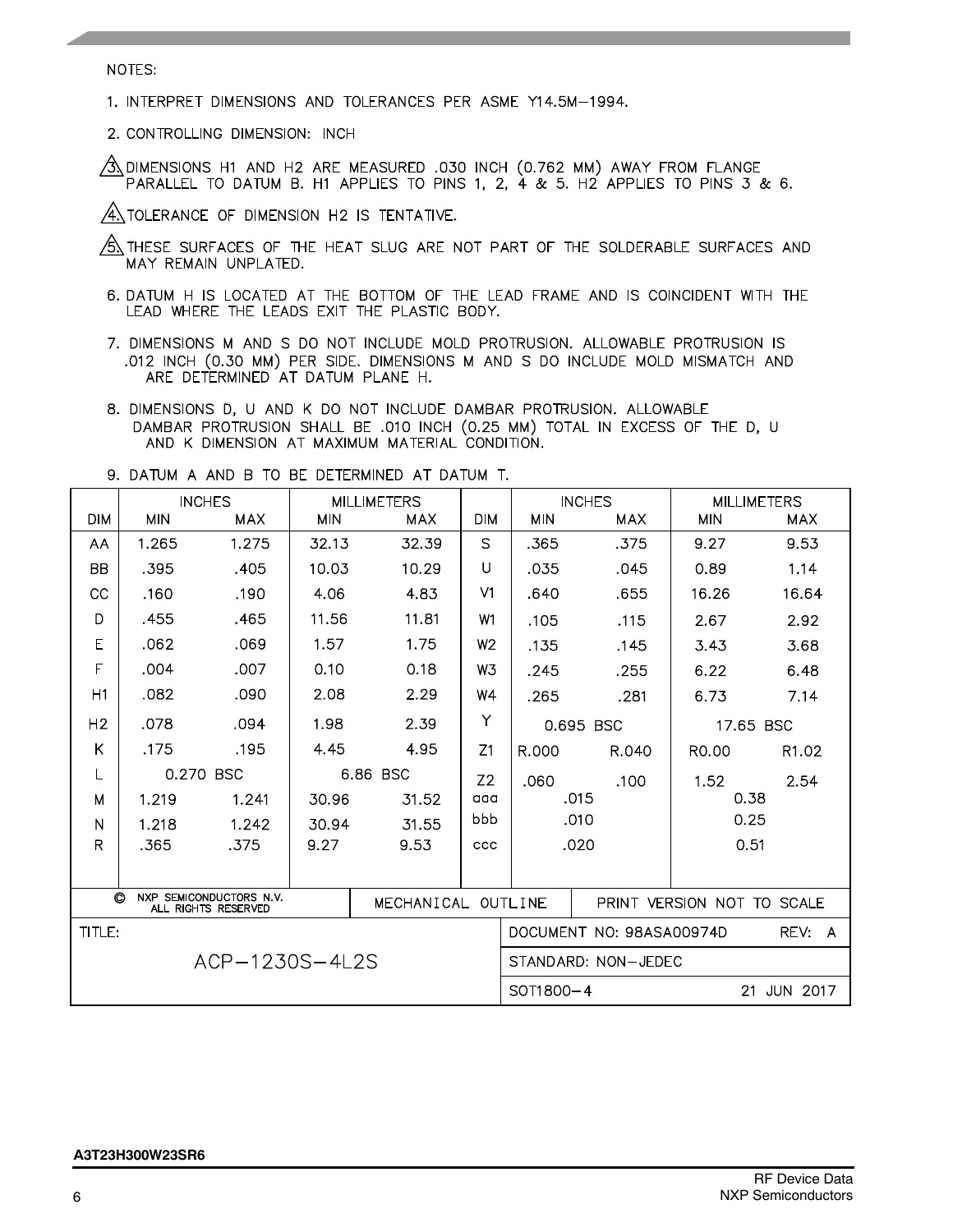# **PRODUCT DOCUMENTATION, SOFTWARE AND TOOLS**

Refer to the following resources to aid your design process.

# **Application Notes**

- AN1908: Solder Reflow Attach Method for High Power RF Devices in Air Cavity Packages
- AN1955: Thermal Measurement Methodology of RF Power Amplifiers

# **Engineering Bulletins**

EB212: Using Data Sheet Impedances for RF LDMOS Devices

# **Software**

- Electromigration MTTF Calculator
- .s2p File

# **Development Tools**

• Printed Circuit Boards

# **To Download Resources Specific to a Given Part Number:**

- 1. Go to http://www.nxp.com/RF
- 2. Search by part number
- 3. Click part number link
- 4. Choose the desired resource from the drop down menu

# **REVISION HISTORY**

The following table summarizes revisions to this document.

| <b>Revision</b> | Date             | <b>Description</b>            |
|-----------------|------------------|-------------------------------|
|                 | <b>July 2018</b> | Initial release of data sheet |